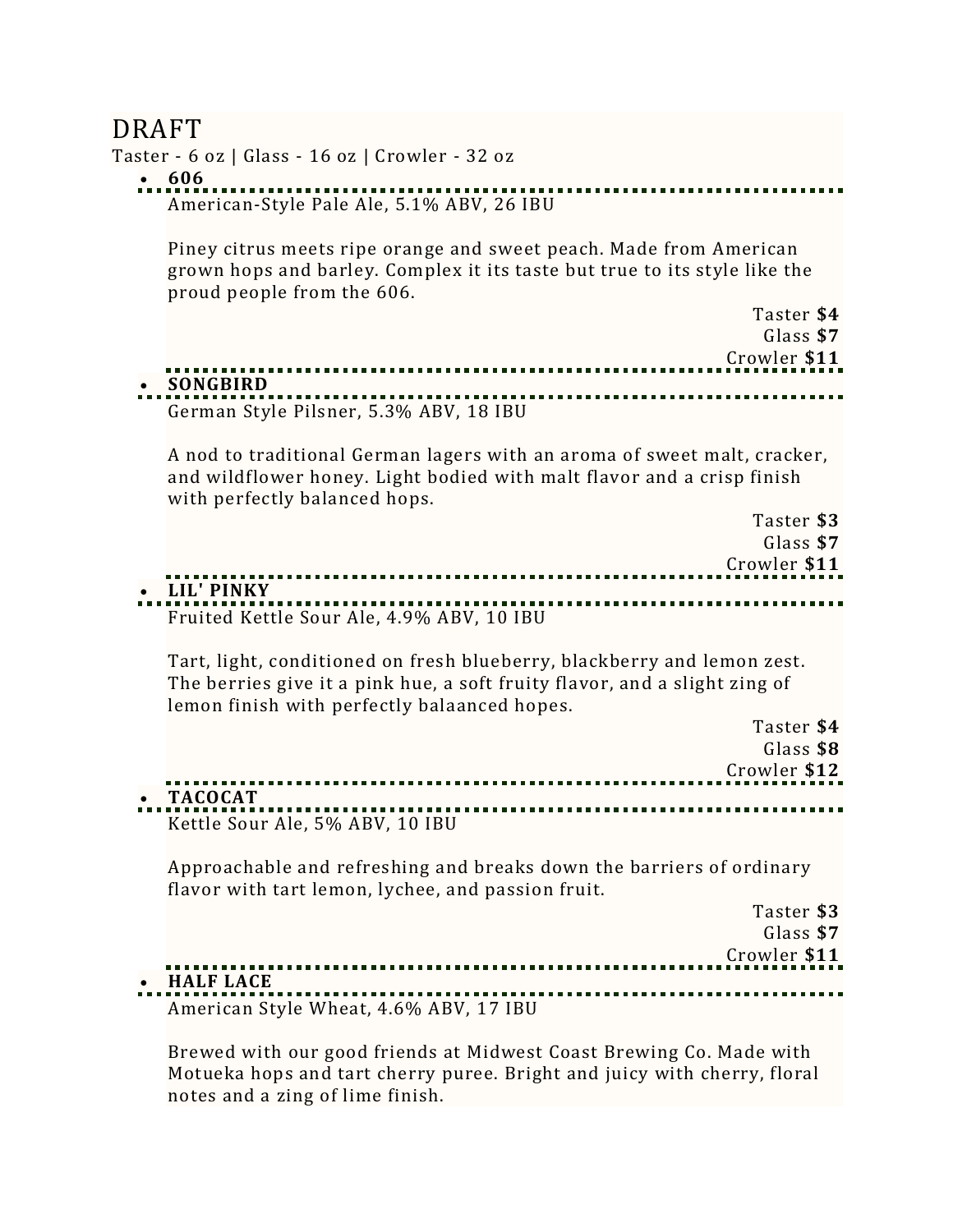| Taster \$4                                                                                                                                      |
|-------------------------------------------------------------------------------------------------------------------------------------------------|
| Glass \$8                                                                                                                                       |
| Crowler \$12                                                                                                                                    |
| <b>ROMEO IN BLACK JEANS</b>                                                                                                                     |
| Hazy IPA, 6.9% ABV, 20 IBU                                                                                                                      |
| Tropical base with heavy notes of pineapple and melon finished with a                                                                           |
| generous dry-hopping of Motueka and Citra hops for a punch of citrus.                                                                           |
| Taster \$4                                                                                                                                      |
| Glass \$8<br>Crowler \$12                                                                                                                       |
| DOTY RED                                                                                                                                        |
| American Red Ale, 4.8% ABV, 12 IBU                                                                                                              |
|                                                                                                                                                 |
| A lighter take on the classic American Red Ale made entirely with Crystal                                                                       |
| hops. Soft and floral with a little spice for added complexity and balance.<br>Taster \$3                                                       |
| Glass \$7                                                                                                                                       |
| Crowler \$11                                                                                                                                    |
| <b>RIGHT BEE SEMI-DRY</b>                                                                                                                       |
| Hard Cider, 6% ABV                                                                                                                              |
|                                                                                                                                                 |
| From a former brewer at Finch Beer Co. and now the owner at Right Bee<br>Cider. With apples fermented with dry champagne-style yeast and a drop |
| of honey from their own beehives, this cider is light and crisp with a                                                                          |
| touch of sweetness.                                                                                                                             |
| Taster \$3<br>Glass \$7                                                                                                                         |
| Crowler \$11                                                                                                                                    |
| <b>SKULL HAMMER</b>                                                                                                                             |
| Imperial IPA, 8% ABV, 99 IBU                                                                                                                    |
|                                                                                                                                                 |
| Using a juicy blend of Citra, Mosaic, and Simcoe hops, this East Coast-                                                                         |
| style IPA is more sweet than bitter and is the juicy gateway into the<br>depths of your skull.                                                  |
| Taster \$4                                                                                                                                      |
| Glass \$8                                                                                                                                       |
| Crowler \$14                                                                                                                                    |
| <b>HARDCORE CHIMERA</b>                                                                                                                         |
| Imperial IPA, 9% ABV, 81.29 IBU                                                                                                                 |

With an intense aroma and flavor of passionfruit and citrus balanced with a hearty grain bill, it's deceptively drinkable at 9% ABV.